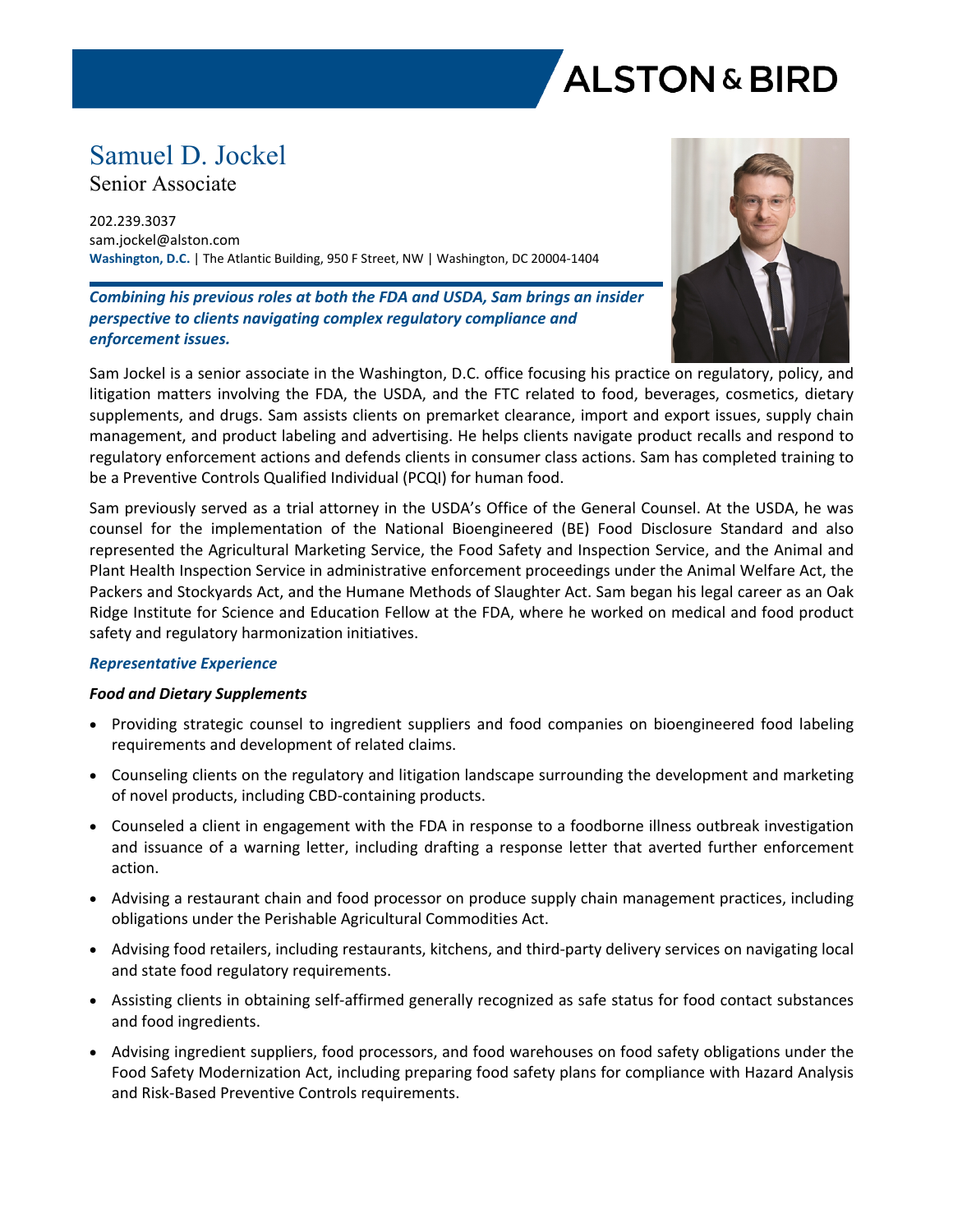

- Advising an e-commerce platform on all aspects of FDA regulatory compliance for dietary supplement manufacturing, including the legal status of ingredients, labeling and advertising, and enforcement and litigation risk.
- Advising clients on USDA import and export permit and certification requirements for animal-derived products.
- Assisted a food company to prepare for a NAFTA certification-of-origin verification audit.

# *Cosmetics and OTC Drugs*

- Assisting cosmetics companies on developing marketing claims to minimize regulatory and litigation risk and advising on the regulatory status of ingredients.
- Advising manufacturers on compliance with OTC monograph requirements.

# *Publications & Presentations*

# *Publications*

- "Top Regulatory Issues for Food & Beverage Companies to Watch for in 2022," *Food Manufacturing, December 23, 2021.*
- "Recent Alcoholic Beverage Labeling Suits Offer Best Practices," *Law360*, November 17, 2021.
- "All You Need to Know about Bioengineered Food Disclosure Compliance," *New Food Magazine,* June 9, 2021.
- "Bioengineered Food Disclosure Compliance: Practitioners' Perspective on What Lies Ahead," *Drake Journal of Agricultural Law*, Vol. 26, No. 1, Spring 2021.
- "The Approaching Bioengineered Food Disclosure Deadline: Enforcement and Litigation Landscape After January 1, 2022," *Food and Drug Law Institute,* Spring 2021.
- "Food Ingredient GRAS Conclusions: What You Should Know," *Food Manufacturing,* February 15, 2021.
- "Pending Regulatory Developments for Food Innovators: Microorganisms, Cell Cultures and COVID's Impact," *Food Manufacturing,* December 10, 2020.
- "The Top 5 Regulatory Issues for US Food Launches in 2021," *New Food Magazine,* December 8, 2020.
- "Navigating Employee Health and Food Safety for Human and Animal Food Operations: Key Considerations from OSHA and FDA," *Occupational Health & Safety*, October 9, 2020.
- "FDA Holds Scientific Workshop on Youth E-Cigarette Cessation Treatment Strategies," *Update Magazine*, Food and Drug Law Institute (FDLI), April/May 2019.
- "Spotlight on Tobacco Future Developments in the Regulation of Electronic Nicotine Delivery Systems: Potential Over-the-Counter Pathway," *Update Magazine*, Food and Drug Law Institute (FDLI), October/November 2018.
- "Fulfilling the Promise of Gideon in Massachusetts: Providing a Post-Conviction Right to Counsel for Prisoners Asserting Innocence," *Boston University Public Interest Law Journal*, Vol. 26, No. 2, 2017.

#### *Presentations*

 "Bioengineered Labeling: Updates and Enforcement Priorities," 33rd Annual Food Label Conference, webinar, June 7-8, 2021.